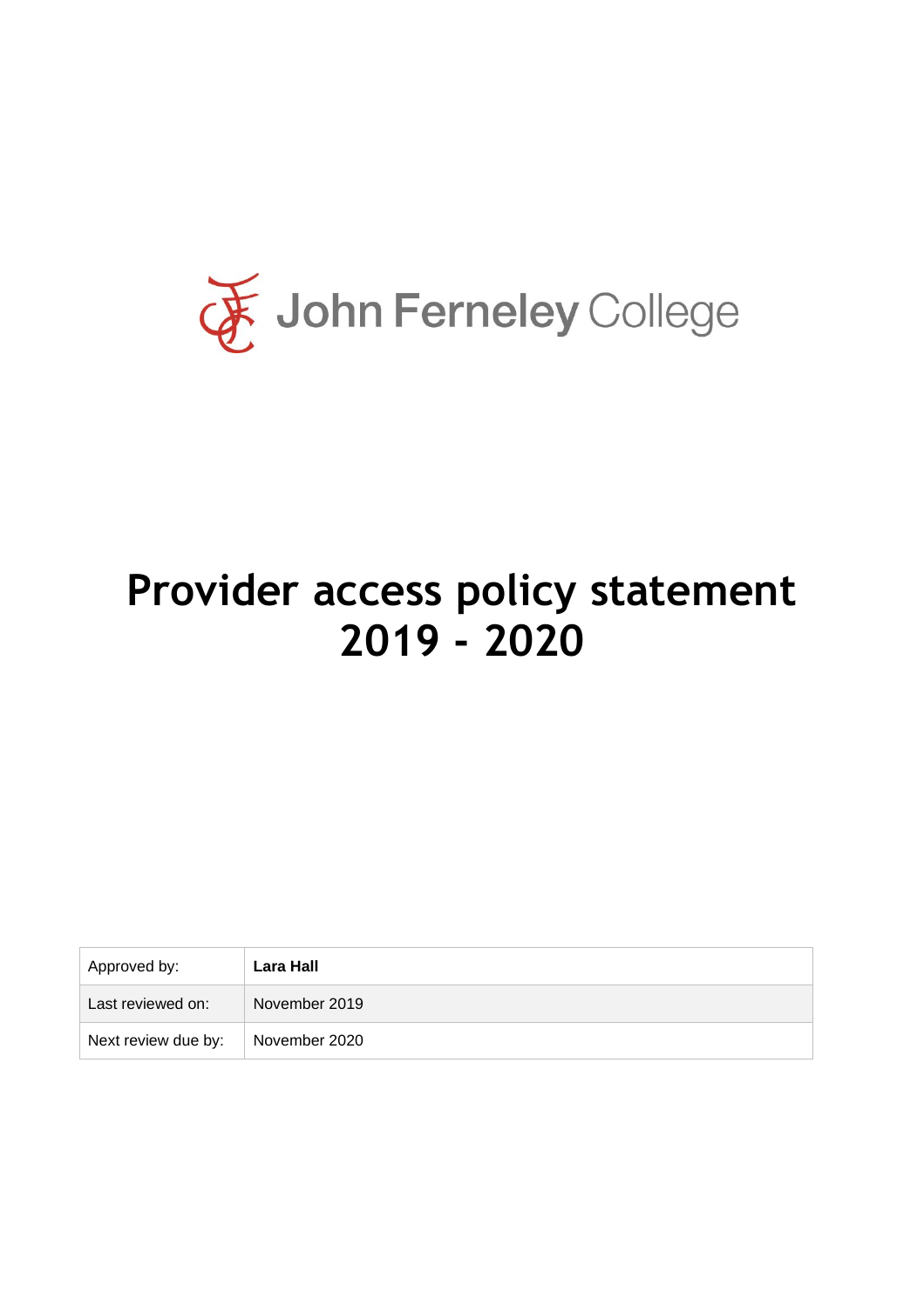# **Contents**

|    | Aims                                   |  |
|----|----------------------------------------|--|
| 2. | <b>Student entitlement</b>             |  |
| 3. | Management of provider access requests |  |
|    | <b>Monitoring arranmgements</b>        |  |
|    |                                        |  |

# **1. Aims**

This policy statement aims to set out our College's arrangements for managing the access of training providers to students for the purpose of giving them information about the provider's education or training offer.

Schools are required to ensure that there is an opportunity for a range of education and training providers to access students in years 8 to 11 for the purposes of informing them about approved technical education, qualifications or apprenticeships.

This policy shows how John Ferneley College complies with the legal obligations outlined in section 42B of the [Education Act 1997.](https://www.legislation.gov.uk/ukpga/1997/44/section/42B)

## **2. Student entitlement**

All students in years 8 to 11 at John Ferneley College are entitled to:

- Find out about technical education qualifications and apprenticeship opportunities, as part of our careers programme which provides information on the full range of education and training options available at each transition point
- Hear from a range of local providers about the opportunities they offer, including technical education and apprenticeships – through options evenings, assemblies, tutor time activities and taster events
- Understand how to make applications for the full range of academic and technical courses

#### **3. Management of provider access requests**

#### **Procedure**

A provider wishing to request access should contact, Samm Stanley, Head of Futures.

Telephone: 01664 565901 Email: [sstanley@johnferneley.org](mailto:sstanley@johnferneley.org)

#### **Opportunities for access**

A number of events, integrated into John Ferneley College's careers programme, will offer providers an opportunity to come into school to speak to students and/or their parents/carers. John Ferneley College offers a number of opportunities for pupils and their parents to find out more information about the world of work, career opportunities, education and training beyond John Ferneley College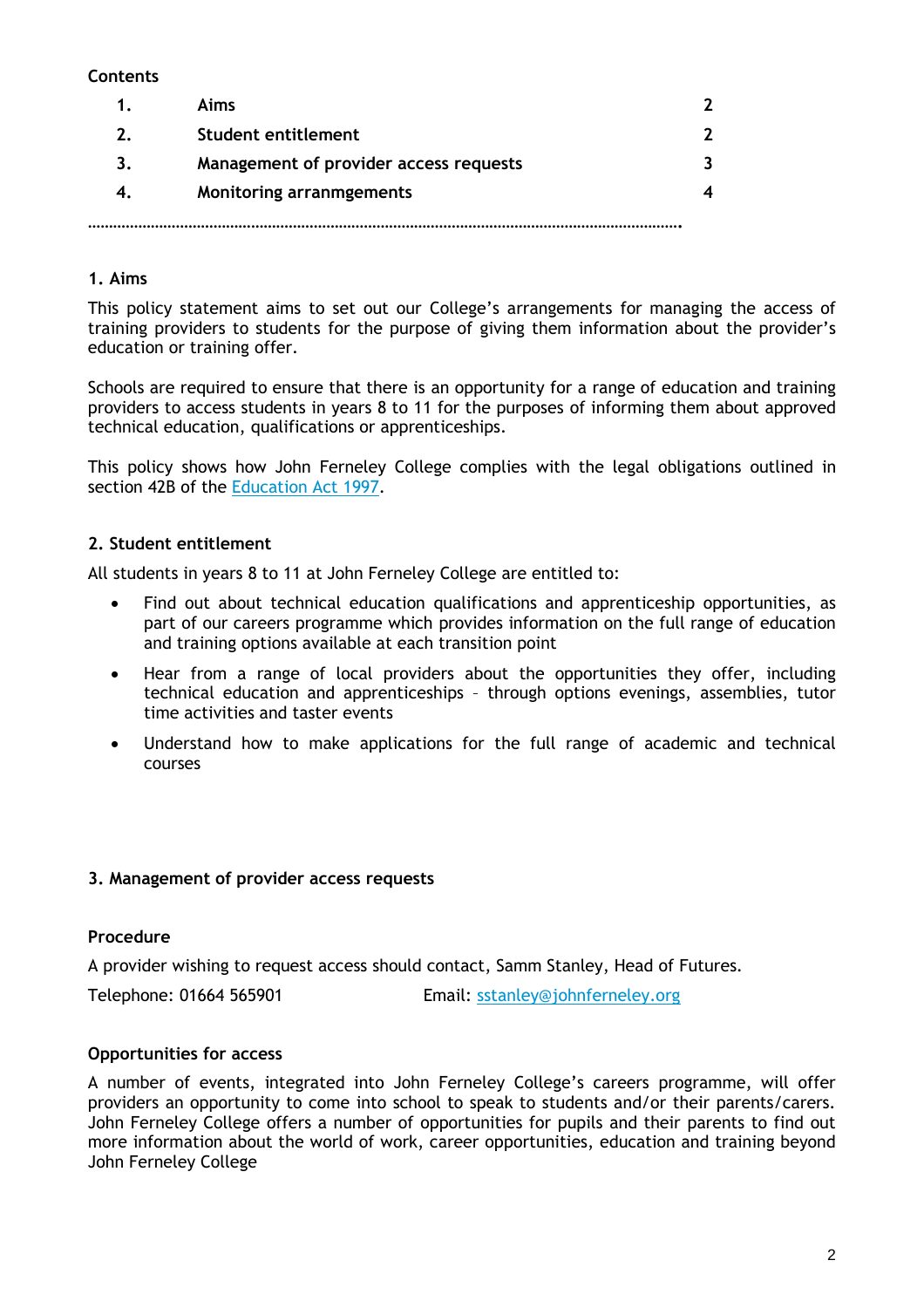|         | Autumn term                                                                                                                                                                                                                                                             | Spring term                                                                                                                                              | <b>Summer term</b>                                                                                                                                        |
|---------|-------------------------------------------------------------------------------------------------------------------------------------------------------------------------------------------------------------------------------------------------------------------------|----------------------------------------------------------------------------------------------------------------------------------------------------------|-----------------------------------------------------------------------------------------------------------------------------------------------------------|
| Year 8  | <b>ARC</b> assemblies<br>Department of Work and<br>Pensions - Labour market<br>presentation<br>Drop down day                                                                                                                                                            | <b>ARC</b> assemblies<br>Careers in the curriculum<br>Department of Work and<br>Pensions - Introduction<br>into careers<br>Drop down day                 | ARC assemblies<br>Drop down day                                                                                                                           |
| Year 9  | <b>ARC</b> assemblies<br>Department of Work and<br>Pensions delivering<br>workshops on Labour<br>market<br>Apprenticeship roadshow<br>Drop down day                                                                                                                     | ARC assemblies<br>Enterprise day<br>Careers in the curriculum<br><b>Business studies - Careers</b><br>lessons<br><b>Options Evening</b><br>Drop down day | ARC assemblies<br>Drop down day                                                                                                                           |
| Year 10 | <b>ARC</b> assemblies<br>1:1 Careers interviews<br>Post 16 event<br>Careers day - LEBC<br>Introduction to CV's - Jo<br><b>Welsh Careers advisor</b><br><b>Work Experience</b><br>introduction<br>Including parents briefing<br>Apprenticeship roadshow<br>Drop down day | ARC assemblies<br>1:1 Careers interviews<br>Industry day<br>Careers in the curriculum<br>Drop down day                                                   | <b>ARC</b> assemblies<br>1:1 Careers interviews<br>Futures meeting with Jo<br>Welsh<br>Post 16 taster sessions<br><b>Work Experience</b><br>Drop down day |
| Year 11 | ARC assemblies<br>1:1 Careers interviews<br>Post 16 event<br>College assemblies from<br>all local providers<br>Assembly on next steps<br>for post 16<br>Apprenticeship roadshow<br>Drop down day                                                                        | <b>ARC</b> assemblies<br>1:1 Careers interviews<br>Mock interview day<br>Careers in the curriculum<br>Drop down day                                      | ARC assemblies<br>1:1 Careers interviews                                                                                                                  |

Please speak to our Samm Stanley, Head of Futures to identify the most suitable opportunity for you.

#### **Safeguarding**

The College's policy on safeguarding, which can be found on our website, clearly sets out our approach to allowing providers into school as a visitor to talk to our students and/or parents.

Education and training providers will be expected to adhere to this policy.

# **Premises and facilities**

John Ferneley College will make the auditorium, sports hall, classrooms or private meeting rooms available for presentations or discussions between the provider and students, as appropriate to the activity.